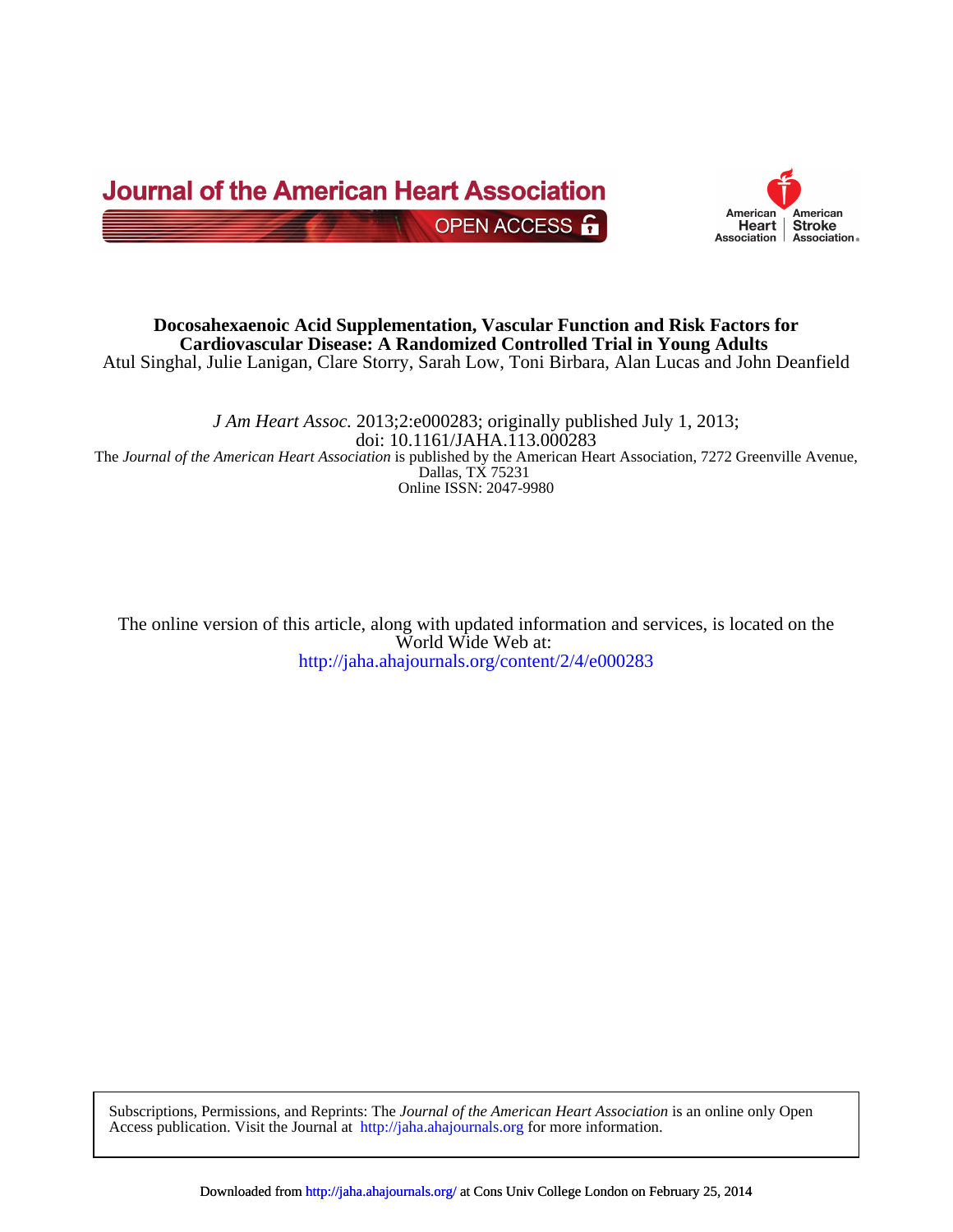

# Docosahexaenoic Acid Supplementation, Vascular Function and Risk Factors for Cardiovascular Disease: A Randomized Controlled Trial in Young Adults

Atul Singhal, MD, MRCP; Julie Lanigan, PhD, RD; Clare Storry, BSc; Sarah Low, BSc; Toni Birbara, BAppSci; Alan Lucas, MD, FRCP, FMed Sci; John Deanfield, FRCP

Background--A high consumption of omega-3 long-chain polyunsaturated fatty acids, and particularly docosahexaenoic acid (DHA), has been suggested to reduce the risk of cardiovascular disease (CVD). However, while DHA supplementation may have benefits for secondary prevention, few studies have investigated the role of DHA in the primary prevention of CVD. Here, we tested the hypothesis that DHA supplementation improves endothelial function and risk factors for CVD.

Methods and Results-Healthy volunteers (n=328), aged 18 to 37 years, were randomly assigned to 1.6 g DHA/day (from a microalgae source) together with 2.4 g/day carrier oil (index group) or to 4.0 g/day olive oil (control) (both given in eight 500-mg capsules/day for 16 weeks). Flow-mediated endothelium-dependent vasodilation (FMD) of the brachial artery (primary outcome) was measured before and after the intervention (n=268) using high-resolution vascular ultrasound. FMD was the same in both groups at randomization (mean, SD; 0.27, 0.1 mm), but postintervention was higher in the control group (0.29, 0.1 mm) compared with the DHA-supplemented group (0.26, 0.1 mm; mean difference  $-0.03$  mm; 95% CI  $-0.005$  to  $-0.06$  mm; P=0.02). Of other outcomes, only triglyceride (mean difference  $-28\%$ , 95% CI  $-40\%$  to  $-15\%$ ; P<0.0001) and very low-density lipoprotein concentrations were significant lower in DHA-supplemented individuals compared with controls.

Conclusions--DHA supplementation did not improve endothelial function in healthy, young adults. Nevertheless, lower triglyceride concentrations with DHA supplementation was consistent with previous reports and could have benefits for the prevention of CVD.

Clinical Trial Registration Information-URL: http://www.controlled-trials.com/ Unique identifier: ISRCTN no: 19987575. (J Am Heart Assoc. 2013;2:e000283 doi: 10.1161/JAHA.113.000283)

Key Words: atherosclerosis · docosahexaenoic acid · endothelial function

A high intake of long-chain omega-3 polyunsaturated fatty<br>acids (n-3 LC-PUFAs) ecosapentaenoic acid (EPA) and docosahexaenoic acid (DHA) has been shown to reduce the risk of cardiovascular disease (CVD) in both epidemiological studies<sup>1,2</sup> and randomized controlled trials (RCTs).<sup>2,3</sup> However, previous RCTs have largely focused on secondary prevention in high-risk patients, $3$  and relatively few studies have investigated the role of n-3 LC-PUFAs in the primary prevention of CVD.<sup>2</sup>

Received January 30, 2013; accepted May 15, 2013.

Beneficial effects of n-3 LC-PUFA supplementation on inflammatory makers,  $4.5$  serum risk factors for CVD,  $4.5$  blood pressure, $6$  lipid concentrations, $4,5,7,8$ , and particularly endothelial function,  $9-24$  a key early stage in the vascular biology of atherosclerosis, $25$  support their potential role in the prevention of CVD. Supplementation with n-3 LC-PUFAs has been shown to improve endothelial function in healthy middle-aged adults<sup>17</sup> and in patients with hypercholesterolemia,  $11,12,15$ hyperlipidemia,  $14,18,20$  type 2 diabetes,  $10$  coronary heart disease,  $13,22$  or following heart transplants. However, relatively few studies have investigated the effects of n-3 LC-PUFAs on endothelial function in healthy young populations,  $16,19,21,24$  early in the clinical development of atherosclerotic disease.

Previously, red cell DHA concentration was associated with greater flow-mediated endothelial-dependent vasodilation (FMD) of the brachial artery in healthy adults who smoked, who were in the top thirds of cardiovascular risk factors such as fasting insulin, glucose, or plasma triglyceride concentration,<sup>16</sup> and plasma n-3 LC-PUFA levels were associated with

From the Childhood Nutrition Research Center, UCL Institute of Child Health (A.S., J.L., C.S., S.L., T.B., A.L.) and Department of Vascular Physiology (C.S., J.D.), Institute of Cardiovascular Science, London, UK.

Correspondence to: Atul Singhal, MD, MRCP, The Childhood Nutrition Research Center, UCL Institute of Child Health, 30 Guilford Street, London, WC1N 1EH, UK. E-mail: a.singhal@ich.ucl.ac.uk

 $©$  2013 The Authors. Published on behalf of the American Heart Association, Inc., by Wiley-Blackwell. This is an open access article under the terms of the Creative Commons Attribution-NonCommercial License, which permits use, distribution and reproduction in any medium, provided the original work is properly cited and is not used for commercial purposes.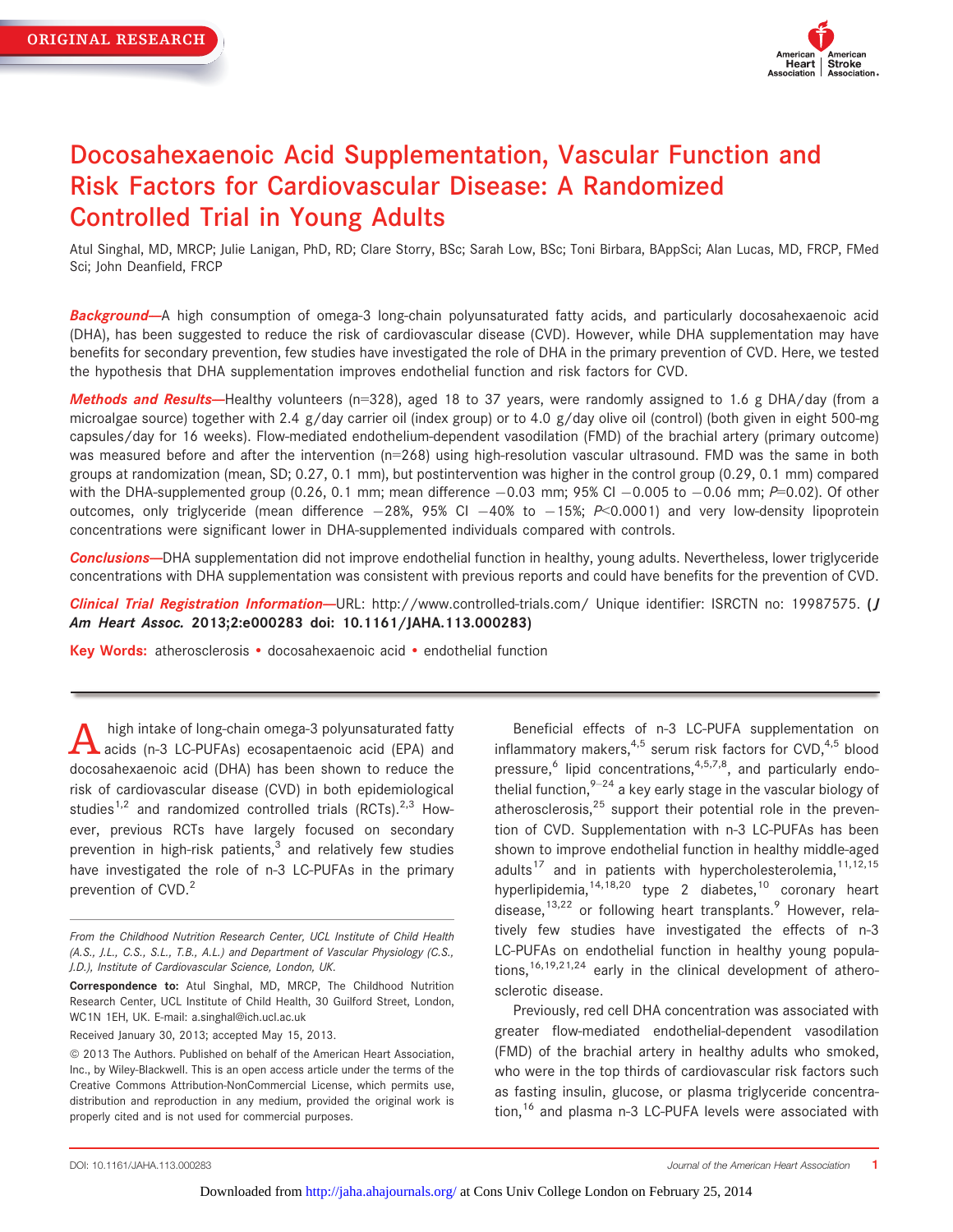greater FMD in carriers for the Glu298ASP polymorphism (an allele in the gene that encodes for vascular endothelial nitric oxide synthase, which is postulated to affect adversely endothelial function and CVD risk<sup>26</sup>). Furthermore, epidemiological associations between dietary intakes of n-3 LC-PUFA and lower levels of inflammation and endothelial activation<sup>27</sup> suggest that high n-3 LC-PUFA consumption may have a role in the prevention of early vascular disease. Nevertheless, previous n-3 LC-PUFA supplementation studies in healthy populations have been small<sup>17,19</sup> and shown inconsistent findings<sup>21,23,24</sup> and few have been conducted in healthy young adults who may take n-3 LC-PUFA supplements to reduce CVD risk.

In the present study, we investigated the impact of n-3 LC-PUFA supplementation on brachial artery FMD (primary outcome), surrogate vascular markers for atherosclerosis,  $28,29$ and conventional biochemical risk factors for CVD in healthy young adults. We focused only on the effects of DHA supplementation, which has been suggested to have greater benefits for endothelial function<sup>14,16,17</sup> and CVD risk factors<sup>30</sup> than EPA, and used a dose within the normal dietary range (equivalent to 1 portion of oily fish per day for total n-3 LC-PUFA).

## Methods

#### Study Population

Healthy volunteers (N=328) were recruited from participants in a previous study<sup>16</sup> and from adverts placed in local newspapers and around University College London. Individuals who were aged 18 to 37 years, clinically well at the clinic visit, and free from chronic disease likely to affect endothelial function (eg, insulin-dependent diabetes) were eligible. Those who were pregnant, on unusual diets, or taking regular medication or n-3 LC-PUFA supplements were excluded. All participants gave written consent, and the study was approved by a National Research Ethics Committee. The trial was registered on Current Controlled Trials (ISRCTN No. 19987575) (http://www.controlled-trials.com/ISRCTN199875 75/singhal).

#### Study Design

The study was a double-blind, parallel-group, placebocontrolled randomized trial conducted at the Childhood Nutrition Research Centre, UCL, London, between 2003 and 2008. Participants were randomly assigned to DHA supplementation or control groups using a randomization list generated by an independent statistician and held at a collaborating center (Martek, Biosciences Corporation, Columbia, MD, now DSM Nutritional Lipids). To ensure that the control and index groups were similar with respect to smoking status, or the Glu298Asp polymorphism for the eNOS gene (as suggested previously<sup>26</sup>) randomization was stratified by eNOS polymorphism (Glu298 homozygotes, Asp298 heterozygotes, and Asp298 homozygotes) and smoking status (current smoker or not). The assigned dietary group was allocated using numbered, sealed, and opaque envelopes, and all participants and research staff were blind to the dietary assignment. Endothelial function and other study outcomes were measured during a 1-day visit to the research center before and after 4 months of dietary intervention. All subjects were asked to participate in postintervention measurements regardless of whether they complied with the study protocol (intention to treat).

#### Supplementation

Participants were randomized to 1.6 g DHA/day with 2.4 g/ day carrier oil (predominantly palmitic acid [16:0], myristic acid [14:0], and the omega-6 fatty acid, docosapentaenoic [22:5n-6]) or to 4.0 g/day olive oil (control). Supplements were given as eight 500-mg gelatin capsules each day with each capsule providing 200 mg DHA in the index group. DHA was from a microalgae source (Schizochytrium sp), and all capsules were provided by Martek Biosciences Corporation. The proposed level of supplementation was chosen because it is approximately equivalent to the total n-3 LC-PUFA intake from a portion of oily fish (eg, herring or salmon) per day (and therefore within the normal dietary range for the population).<sup>31</sup> Supplementation of less than  $3 g$  of n-3 LC-PUFA per day has been categorized as generally regarded as safe (GRAS) by the US Food and Drug Administration. $31$ Olive oil was chosen as the control supplement because saturated fatty acids have been suggested to have a detrimental effect on vascular function, while oils rich in n-6 fatty acids were likely to compete for  $\Delta$ 5-desaturase needed to form DHA.

Compliance with dietary supplements was encouraged by weekly phone calls and text messages and monitored by counting the number of capsules consumed by the end of the intervention. Information on any serious adverse events was also recorded during these calls. Data on adverse effects and tolerance were recorded for the preceding 7 days during monthly phone calls. Red cell concentrations of n-3 LC-PUFAs before and after the intervention were used as an objective measure of compliance.

#### Vascular Study Outcomes

All studies were performed in a temperature-controlled (22°C to 26°C) vascular laboratory by 1 of 2 trained operators.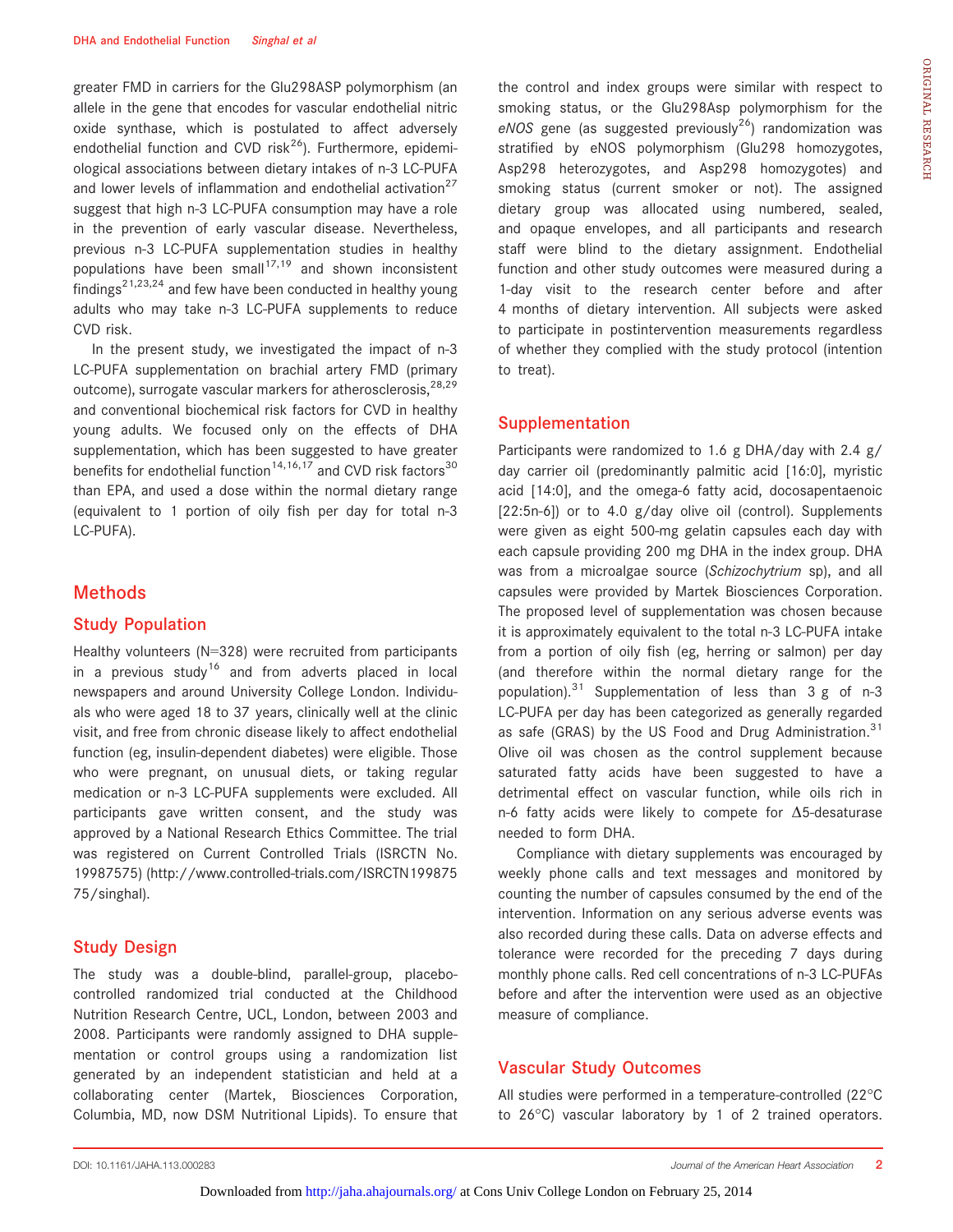Subjects had fasted overnight and rested for 10 minutes before measurements were taken.

#### Brachial artery vasomotor function

The principal trial outcome was FMD of the brachial artery measured as described previously.<sup>16,32</sup> Briefly, the brachial artery was imaged in longitudinal section, 5 to 10 cm above the antecubital fossa, using high-resolution ultrasound (GE Vivid 7; General Electric Healthcare Technologies). A pneumatic cuff was inflated around the forearm to 300 mm Hg for 5 minutes followed by rapid deflation causing a large increase in blood flow (reactive hyperemia). Brachial artery diameter was measured with edge detection software (Brachial Tools; MIA) from electrocardiogram (ECG)-triggered images captured every 3 seconds throughout the 11-minute recording protocol (for 1 minute resting, 5 minutes cuff inflation, and 5 minutes post cuff deflation). Reactive hyperemia was calculated from the maximal flow (recorded continuously by pulsed-wave Doppler) within the first 15 seconds after deflation of the pneumatic cuff, relative to baseline flow. FMD was expressed as the absolute maximal change between prehyperemic and posthyperemic brachial artery diameter adjusted for prehyperemic diameter using regression analysis and as a percent change from baseline arterial diameter.<sup>32</sup> Absolute change in diameter was chosen as the primary outcome because it is independent of baseline arterial diameter, which contributes to sex differences in FMD expressed as a percent change.  $32$ 

#### Brachial artery distensibility

Brachial artery distensibility was assessed on the arterial segment subsequently imaged for FMD measurement (see earlier).<sup>32</sup> Real-time B-mode images were recorded on video for 20 seconds and used for later offline analysis. The distention of the artery was determined by measuring the luminal diameter excursion from diastole to systole and expressed as a percentage of baseline diameter.<sup>32</sup> Blood pressure was measured in the left brachial artery using an automated device (Accutorrsat; Datascope Corp) during distention measurement in the right arm. This provided a representative measure of the pulse pressure in the right brachial artery, which was used to derive distensibility coefficient as the change in cross-sectional area per unit change in blood pressure as described previously.<sup>33</sup> Blood pressure was also determined on 2 occasions before the measurement of arterial distensibility after 10 minutes resting supine. The mean of the 3 measurements was used to assess effects of DHA supplementation on systolic, diastolic, and mean arterial blood pressures. Due to technical difficulties at the start of the trial, brachial artery distensibility was not measured in the first 114 (of 324) participants.

The carotid artery was imaged using B-mode ultrasonography at a region 1 cm proximal to the bifurcation of the right and left common carotid arteries. The transducer was manipulated such that the near wall of the carotid artery was parallel to the transducer footprint and the lumen was maximized in the longitudinal plane. Real-time B-mode images were recorded on video for 20 seconds and used for later offline analysis with edge detection software (Brachial Tools/Carotid Analyzer; MIA). Brachial blood pressure was recorded at 5-minute intervals throughout the period of ultrasound scanning. The artery diameter changes for assessing carotid distensibility and the distensibility coefficient were analyzed as described previously.<sup>33</sup>

#### Carotid artery intima–media thickness

The common carotid was imaged 1 cm proximal to the bifurcation. Longitudinal images of the far wall intima–media interface was clearly defined and recorded on videotape for later analysis. The distance between the leading edge of the intima and the media–adventitia was measured with ultrasonic calipers. Three measurements were taken in both the right and left common carotid arteries, and mean intima– media thickness (IMT) was calculated as described previously.<sup>34</sup>

#### Pulse wave velocity

Pressure-pulse wave signals were recorded using an application tonometer (SphygmoCor; AtCor Medical) positioned at the base of the right common carotid artery and over the right radial artery. Pressure-pulse wave signals were recorded with an ECG signal, which provided an R-timing reference. Integral software processed each set of pulse pressures using ECG waveform data to calculate the mean time difference between the R waves and the pressure waves on a beat-to-beat basis over 10 seconds. Pulse wave velocity was calculated using the mean time difference and arterial path length between the 2 recording points.  $32$ 

# Anthropometry, Biochemistry, and Fatty Acid Analysis

Height and weight were measured using standard equipment and protocols. Socioeconomic class was based on the participant's occupation according to the Registrar General's Classification. Smoking and alcohol consumption were recorded in a brief lifestyle questionnaire and by salivary cotinine measurements. Blood was obtained via venipuncture between 9:00 AM and 11:00 AM after an overnight fast, and plasma concentrations of cardiovascular risk factors were determined in the laboratories of Great Ormond Street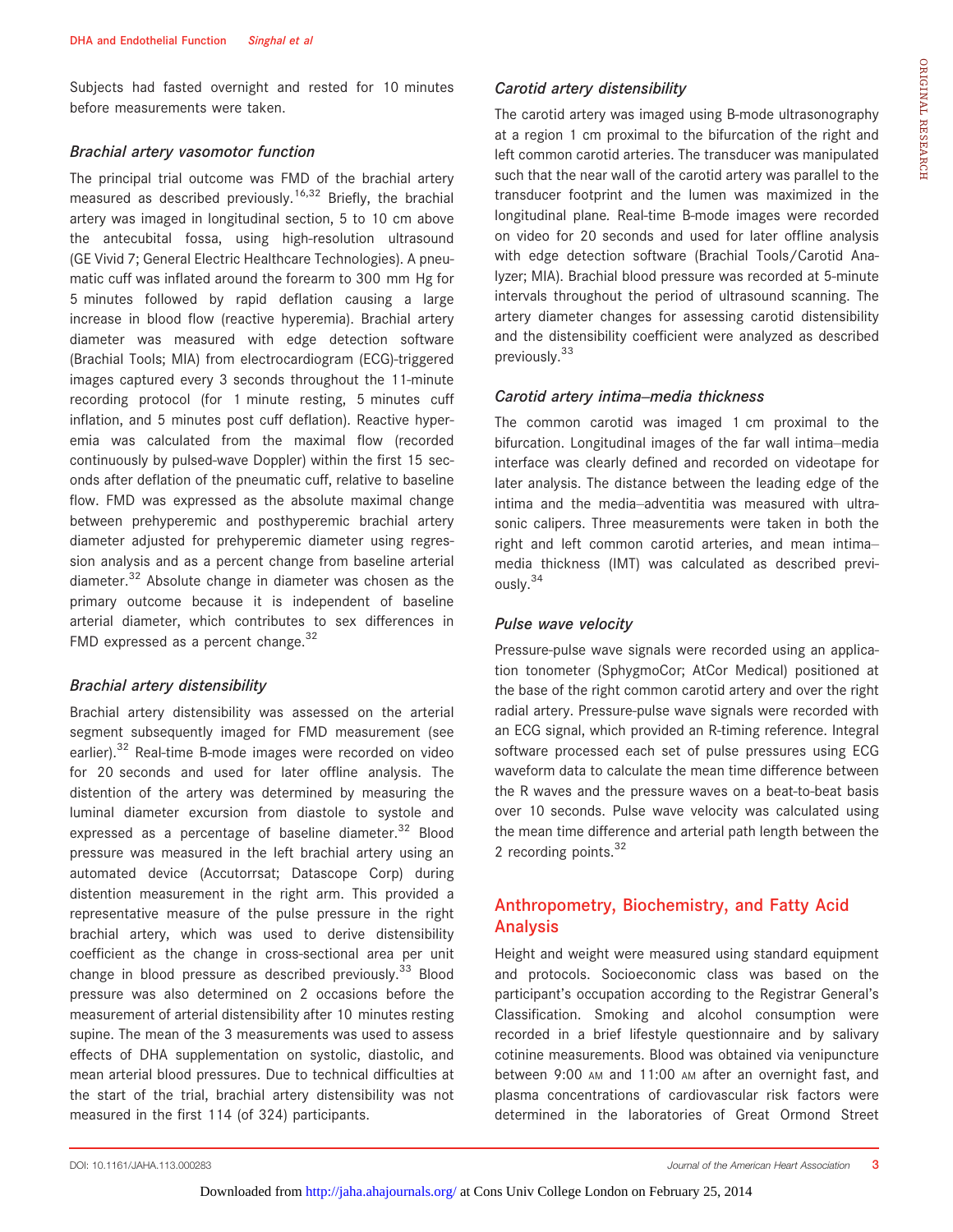Hospital using standard laboratory methods. Red cell and plasma concentrations of the n-3 LC-PUFAs were determined before and after the intervention using standardized methods in the laboratories of Professor von Schackv<sup>35,36</sup> and expressed as a percentage of total fatty acids.

#### Sample Size

The minimum projected sample size was calculated as 256 subjects (128 each in n-3 LC-PUFA–supplemented and control groups). This was sufficient to detect a 0.35-SD difference in FMD (primary outcome) between randomized groups at 5% significance and with 80% power, an effect considerably smaller than the  $\approx$  1-SD increase in FMD with fish oil supplementation shown previously in healthy volunteers.<sup>19</sup> Successful recruiting meant that 324 subjects were randomized and 274 completed the intervention.

#### Statistical Analysis

Student t test was used compare randomized groups for normally distributed variables, and  $\chi^2$  test was used for dichotomous variables. Initial analyses were on an intention-to-treat basis. Linear regression was used to investigate the effect of randomized diets on absolute change in FMD adjusted for baseline arterial diameter. The distributions of fasting very low-density lipoprotein (VLDL), triglyceride, insulin, C-reactive protein (CRP), and cotinine concentrations and sum of skinfold thickness were right skewed and so were loge transformed and then multiplied by 100 before analysis.  $37$  The SD for 100 log<sub>e</sub> transformed data represents the coefficient of variation of the original data, while regression coefficients represent the percentage difference in dependent variable per unit change in the independent variable. $37$ 

In secondary analyses, multiple linear regression was used to adjust differences in absolute FMD between randomized groups for potential confounding factors (age, sex, room temperature, skin temperature, and fasting concentrations of LDL and triglycerides). A priori planned analyses included investigating the effects of DHA supplementation on FMD according to sex, smoking status, presence of Asp298 allele, and CVD risk factors (ie, in individuals in the highest third of fasting concentrations of insulin, glucose, or triglyceride<sup>16</sup>). All analyses were conducted using SPSS for Windows (version 18.0; SPSS Inc), and statistical significance was taken as P<0.05.

## Results

Demographic factors, measures of vascular structure and function, and risk factors for CVD (eg, body mass index [BMI] and lipid concentration) were similar to those for the general young adult population in the United Kingdom at the time of the study<sup>16</sup> (Table 1). Of the 328 subjects recruited, 4 dropped out before randomization, 324 were randomized to DHA or control supplements, and 274 were reviewed 4 months after the start of the study (Figure 1).

Control and DHA-supplemented groups were closely matched for demographic, anthropometric, and socioeconomic variables; biochemical cardiovascular risk factors; and vascular measures at baseline (Tables 1 and 2). There was evidence to suggest high compliance with DHA supplementation. DHA-supplemented individuals had higher red cell DHA concentration at follow-up than did control subjects (Table 3), and more individuals in the DHA-supplemented group (87%,  $n=114/130$ ) had an increase in their red cell omega-3 index<sup>35</sup> ([DHA+EPA]/total fatty acids) compared with controls (53%, n=70/130) (P<0.0001).

The study completion rates were high (>80%) for both randomized groups and sexes (Figure 1 and Table 3). Individuals who did not complete the study did not significantly differ from those who did in age, sex, anthropometry, socioeconomic status, vascular measures such as blood pressure or FMD, baseline biochemistry, or red cell DHA concentrations (data not presented).

There were no serious adverse events in either dietary group and both diets were well tolerated. No participant dropped out of the study due to adverse effects associated with either dietary supplement (the most common reason for dropping out was social). Tolerance data were obtained in 133 and 129 participants from control and DHA-supplemented groups, respectively. Most study participants did not experience any adverse events (86/133 and 84/129 in control and DHA-supplemented groups, respectively). The most common problems were gastrointestinal, but the incidence of these was similar in both randomized groups (23% [n=31/133] and 25% [n=32/129] in control and DHA-supplemented groups, respectively) (for specific symptoms in control and DHA-supplemented groups, respectively: abdominal pain, n=3 and 5; nausea,  $n=2$  and 5; bloating,  $n=6$  and 7; flatulence,  $n=12$  and 9; diarrhea,  $n=4$  and 4; and constipation,  $n=4$  and 2).

Compared with controls, absolute FMD of the brachial artery adjusted for baseline diameter was significantly lower in the DHA-supplemented group (mean difference  $-0.03$  mm, 95% CI  $-0.005$  to  $-0.06$  mm,  $P=0.02$ ) (Table 4). This difference remained after further adjustment for potential confounding factors (age, sex, skin temperature, room temperature. and fasting concentrations of LDL cholesterol and triglycerides) (mean difference  $-0.03$  mm, 95% CI  $-0.005$  to  $-0.06$  mm,  $P=0.02$ ). Randomized groups did not differ in other vascular outcomes, blood pressure, or fasting concentrations of insulin, glucose, or CRP (Table 4). However, fasting concentrations of VLDL and triglycerides were lower in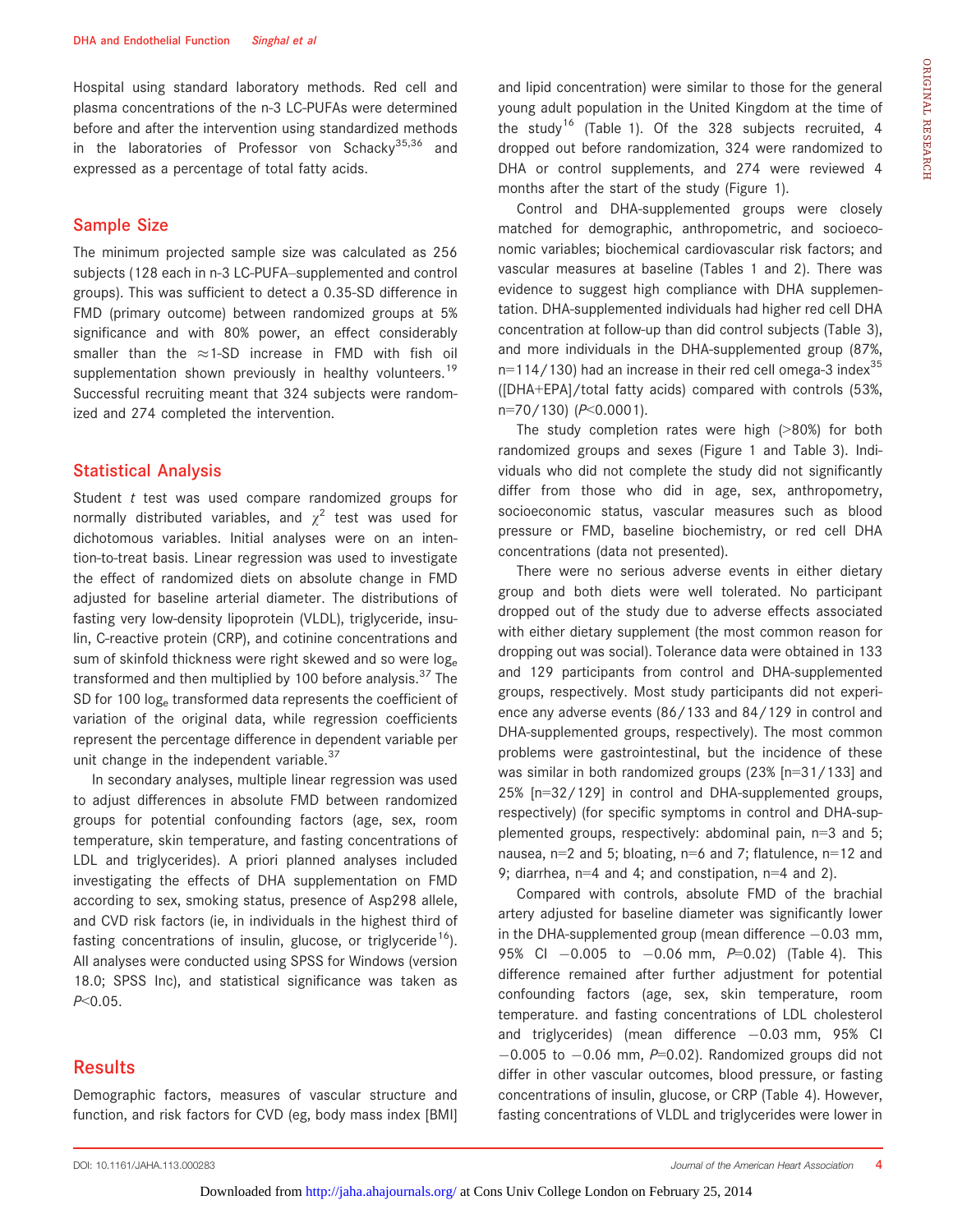#### Table 1. Subject Characteristics at Baseline

|                                                   | Control |      |       |      |        |                | <b>DHA Supplemented</b> |      |         |                |        |         |
|---------------------------------------------------|---------|------|-------|------|--------|----------------|-------------------------|------|---------|----------------|--------|---------|
|                                                   | All     |      | Male  |      | Female |                | All                     |      | Male    |                | Female |         |
| N                                                 | 162     |      |       |      |        |                | 162                     |      |         |                |        |         |
| Sex,* %, n                                        |         |      | 40    | 65   | 60     | 97             |                         |      | 34      | 55             | 66     | 107     |
| Age, y                                            | 27.6    | 4.7  | 29.0  | 4.6  | 26.6   | 4.5            | 28.2                    | 4.8  | 28.8    | 4.8            | 27.9   | 4.7     |
| Social class*                                     |         |      |       |      |        |                |                         |      |         |                |        |         |
| Manual, %, n                                      | 42      | 68   | 35    | 23   | 46     | 45             | 44                      | 71   | 54      | 30             | 38     | 41      |
| Nonmanual, %, n                                   | 58      | 94   | 65    | 42   | 54     | 52             | 56                      | 91   | 45      | 25             | 62     | 66      |
| Current smoker,* %, n                             | 14      | 23   | 12    | 8    | 15     | 15             | 13                      | 20   | 9       | 5              | 14     | 15      |
| Weight, kg                                        | 68.9    | 13.4 | 76.7  | 11.7 | 63.7   | 11.9           | 67.4                    | 14.1 | 75.1    | 9.8            | 63.5   | 14.4    |
| Height, cm                                        | 170.5   | 9.3  | 177.9 | 8.0  | 165.6  | 6.5            | 168.9                   | 9.0  | 176.7   | 6.6            | 165.0  | 7.4     |
| Body mass index, kg/m <sup>2</sup>                | 23.6    | 3.5  | 24.2  | 2.8  | 23.2   | 3.9            | 23.6                    | 4.3  | 24.1    | 3.2            | 23.3   | 4.8     |
| Sum skinfold, <sup>†‡</sup> mm                    | 48.4    | 39   | 42.3  | 39   | 53.0   | 36             | 46.4                    | 43   | 38.7    | 43             | 51.0   | 41      |
| Waist circumference, cm                           | 77.5    | 9.7  | 83.6  | 8.0  | 73.4   | 8.5            | 77.1                    | 10.6 | 83.0    | 8.4            | 74.0   | 10.3    |
| Waist:hip ratio                                   | 0.8     | 0.07 | 0.8   | 0.05 | 0.7    | 0.05           | 0.8                     | 0.07 | 0.8     | 0.06           | 0.8    | 0.05    |
| Blood pressure, mm Hg                             |         |      |       |      |        |                |                         |      |         |                |        |         |
| Systolic                                          | 113     | 11   | 118   | 10   | 109    | 10             | 111                     | 11   | 114     | 8              | 109    | 11      |
| Diastolic                                         | 67      | 8    | 69    | 8    | 65     | $\overline{7}$ | 67                      | 8    | 68      | $\overline{7}$ | 66     | 8       |
| Mean arterial                                     | 84      | 9    | 88    | 9    | 81     | 8              | 83                      | 8    | 86      | 6              | 82     | 9       |
| Pulse pressure                                    | 46      | 6    | 49    | 6    | 44     | 6              | 44                      | 6    | 47      | 6              | 44     | 6       |
| Resting heart rate, beats/min                     | 66      | 9    | 65    | 10   | 67     | 8              | 66                      | 10   | 63      | 8              | 67     | 10      |
| Total cholesterol, mmol/L                         | 4.2     | 0.9  | 4.3   | 0.9  | 4.1    | 0.9            | 4.3                     | 0.8  | 4.4     | 0.8            | 4.3    | $0.8\,$ |
| LDL cholesterol, mmol/L                           | 2.3     | 0.8  | 2.5   | 0.8  | 2.2    | 0.8            | 2.4                     | 0.7  | 2.6     | 0.7            | 2.3    | 0.7     |
| HDL cholesterol, mmol/L                           | 1.4     | 0.3  | 1.3   | 0.3  | 1.5    | 0.3            | 1.5                     | 0.4  | 1.3     | 0.3            | 1.5    | 0.4     |
| VLDL cholesterol, <sup>†</sup> mmol/L             | 0.4     | 50   | 0.4   | 56   | 0.4    | 46             | 0.4                     | 50   | 0.4     | 55             | 0.4    | 46      |
| Total: HDL cholesterol ratio                      | 3.1     | 1.0  | 3.6   | 1.0  | 2.8    | 0.9            | 3.1                     | 1.0  | 3.5     | 1.0            | 2.9    | 0.9     |
| LDL:HDL cholesterol ratio                         | 1.8     | 0.8  | 2.1   | 0.9  | 1.5    | 0.7            | 1.8                     | 0.8  | 2.1     | 0.7            | 1.6    | 0.8     |
| Triglyceride, <sup>†</sup> mmol/L                 | 0.8     | 50   | 0.9   | 55   | 0.8    | 46             | 0.9                     | 50   | 0.9     | 55             | 0.8    | 46      |
| Glucose, mmol/L                                   | 4.8     | 0.5  | 5.0   | 0.5  | 4.7    | 0.4            | 4.8                     | 0.5  | 4.9     | 0.5            | 4.7    | 0.5     |
| Insulin, <sup>†</sup> mU/L                        | 25.5    | 58   | 24.3  | 58   | 26.4   | 58             | 25.9                    | 61   | 23.8    | 58             | 27.0   | 62      |
| Insulin resistance <sup>†</sup> (HOMA), $\mu$ m/L | 0.8     | 61   | 0.7   | 63   | 0.8    | 61             | 0.8                     | 66   | 0.7     | 64             | 0.8    | 67      |
| $CRP,^{\dagger}$ mg/L                             | 0.9     | 120  | 0.8   | 108  | 1.0    | 128            | 1.0                     | 122  | $0.8\,$ | 126            | 1.2    | 120     |
| Cotinine, <sup>†</sup> ng/mL                      | 1.8     | 261  | 2.0   | 280  | 1.6    | 250            | 1.5                     | 249  | 1.2     | 266            | 1.6    | 242     |

Data are mean, SD except \*% (n) and <sup>†</sup>geometric mean (coefficient of variation). There is <5% loss of n for some variables. DHA indicates docosahexaenoic acid; LDL, low-density lipoprotein; HDL, high-density lipoprotein; VLDL, very low-density lipoprotein; HOMA, homeostatic model assessment; CRP, C-reactive protein. ‡ Measured at 4 sites: triceps, biceps, subscapular, and suprailiac.

the DHA-supplemented compared with the control group (mean difference for VLDL:  $-28\%$ , 95% CI  $-40\%$  to  $-15\%$ ,  $P<0.0001$ ; mean difference for triglycerides:  $-28%$ , 95% CI  $-40\%$  to  $-15\%$ , P<0.0001). Similar findings were obtained using nonparametric statistics for both VLDL (median, interquartile range: 0.4, 0.3 to 0.5 mmol/L in controls versus 0.3, 0.2 to 0.4 mmol/L in DHA supplemented; Mann–Whitney U test: P<0.0001) and triglyceride concentration (median, interquartile range: 0.8, 0.6 to 1.2 mmol/L in controls versus 0.6, 0.4 to 0.9 mmol/L in DHA-supplemented; Mann–Whitney U test: P<0.0001).

In secondary analyses, the lower FMD with DHA supplementation was shown to be confined to men (Table 4) (randomized dietary group×sex interaction:  $P=0.01$ ). Similarly, compared with controls, blood pressure was lower in DHA-supplemented men but not women (Table 4) (P values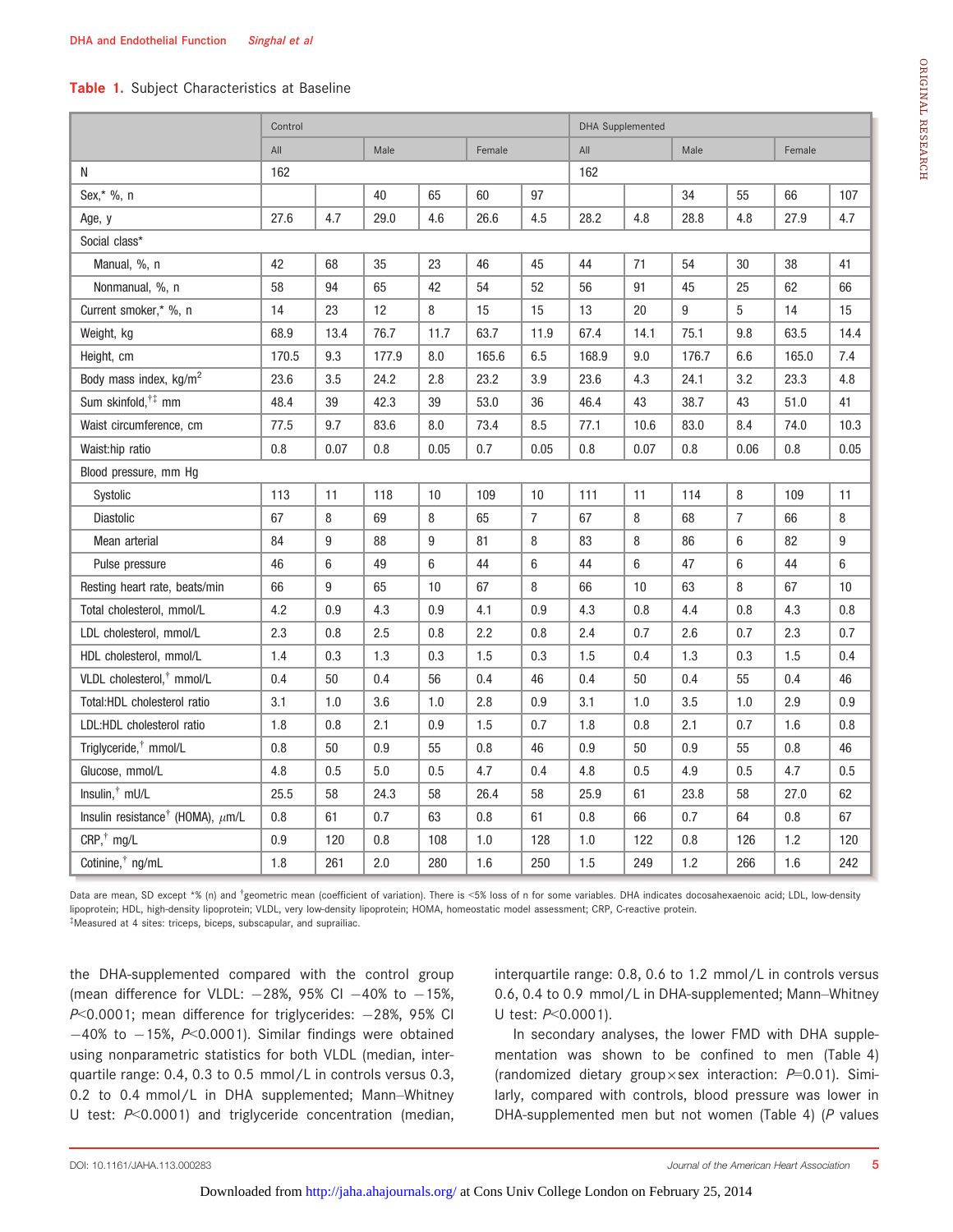

Figure 1. Flowchart of participants through trial. DHA indicates docosahexaenoic acid; FMD, flow-mediated endothelium-dependent vasodilation.

for randomized group $\times$ sex interaction for all measures of blood pressure were <0.04). However, there was no evidence to suggest that FMD varied according to smoking status, being an Asp298 carrier, or according to risk factors for CVD at baseline (randomization) (data not presented). The effect of DHA supplementation on fasting triglyceride concentration was independent of sex (randomized dietary group $\times$ sex interaction:  $P=0.9$ ) but was greater in those with a higher triglyceride concentration at baseline (randomized dietary  $g$ roup $\times$ triglyceride concentration at baseline interaction:  $P=0.04$ ).

Analysis of intraindividual change in FMD between visit 2 (postintervention) and visit 1 (baseline), showed that FMD fell in the DHA supplemented group (mean, SD:  $-0.34$ , 3.5%) but increased in the control group (0.47, 3.4%) (mean difference between groups for intraindividual change in FMD%:  $-0.80%$ ; 95% CI:  $-1.6%$  to 0.02%; P=0.05). Similar data were obtained when confining the analysis to men (intraindividual change in FMD% in DHA supplemented group: mean, SD:  $-0.6$ , 2.6% compared with controls: 0.8, 3.1%; mean difference between groups:  $-1.5\%$ ; 95% CI  $-2.6\%$  to  $-0.4\%$ , P=0.01). There were no significant differences between randomized groups for the intraindividual change in FMD in women (data not presented).

In nonrandomized, epidemiological analyses, for the study population as a whole, there was a dose–response association

|                                                                         | Control |      |      |      |        |      |      | <b>DHA Supplemented</b> |      |      |        |      |
|-------------------------------------------------------------------------|---------|------|------|------|--------|------|------|-------------------------|------|------|--------|------|
|                                                                         | All     |      | Male |      | Female |      | All  |                         | Male |      | Female |      |
| N                                                                       | 162     |      | 65   |      | 97     |      | 162  |                         | 55   |      | 107    |      |
| <b>Brachial artery</b>                                                  |         |      |      |      |        |      |      |                         |      |      |        |      |
| Diameter, mm                                                            | 3.2     | 0.6  | 3.7  | 0.4  | 2.8    | 0.3  | 3.2  | 0.6                     | 3.8  | 0.4  | 2.9    | 0.4  |
| Reactive hyperemia %                                                    | 713     | 249  | 613  | 232  | 778    | 240  | 759  | 276                     | 665  | 216  | 808    | 292  |
| Flow-mediated dilation, mm                                              | 0.27    | 0.1  | 0.27 | 0.1  | 0.27   | 0.1  | 0.27 | 0.1                     | 0.26 | 0.1  | 0.28   | 0.1  |
| Flow-mediated dilation, %                                               | 8.3     | 3.7  | 7.1  | 3.3  | 9.1    | 3.7  | 8.5  | 3.7                     | 6.8  | 3.2  | 9.3    | 3.7  |
| Distention,* mm                                                         | 0.08    | 0.04 | 0.09 | 0.04 | 0.08   | 0.04 | 0.09 | 0.04                    | 0.1  | 0.04 | 0.09   | 0.04 |
| Distention,* %                                                          | 11.4    | 5.4  | 10.0 | 3.8  | 12.5   | 6.1  | 13.2 | 5.8                     | 11.1 | 4.3  | 14.0   | 6.1  |
| Distensibilty coefficient,* $\times$ 10 <sup>-3</sup> kPa <sup>-1</sup> | 8.4     | 3.9  | 7.3  | 2.7  | 9.2    | 4.4  | 9.8  | 4.7                     | 8.8  | 5.5  | 10.3   | 4.2  |
| Right common carotid                                                    |         |      |      |      |        |      |      |                         |      |      |        |      |
| Diameter, mm                                                            | 6.5     | 0.5  | 6.8  | 0.5  | 6.3    | 0.5  | 6.5  | 0.5                     | 6.8  | 0.5  | 6.3    | 0.4  |
| Distention, mm                                                          | 0.7     | 0.1  | 0.7  | 0.2  | 0.7    | 0.1  | 0.7  | 0.2                     | 0.7  | 0.2  | 0.7    | 0.1  |
| Distention, %                                                           | 11.6    | 2.4  | 11.0 | 2.5  | 12.0   | 2.4  | 11.1 | 2.7                     | 11.1 | 3.4  | 11.2   | 2.4  |
| Distensibilty coefficient, % $(\times 10^{-3} \text{ kPa}^{-1})$        | 33.8    | 7.3  | 30.3 | 6.2  | 36.3   | 7.0  | 34.5 | 10.3                    | 33.0 | 14.4 | 35.3   | 7.5  |
| Carotid intima–media thickness, mm                                      | 0.54    | 0.08 | 0.56 | 0.1  | 0.53   | 0.07 | 0.54 | 0.07                    | 0.56 | 0.08 | 0.54   | 0.07 |
| Carotid-radial PWV, m/s                                                 | 8.6     | 1.2  | 8.9  | 1.1  | 8.3    | 1.2  | 8.6  | 1.4                     | 8.6  | 1.2  | 8.6    | 1.4  |

#### Table 2. Vascular Variables at Baseline

Data are mean, SD except: mean, SD, and range. There is <5% loss of n for some variables. DHA indicates docosahexaenoic acid; PWV, pulse wave velocity. \*N=110 in control and DHA-supplemented groups.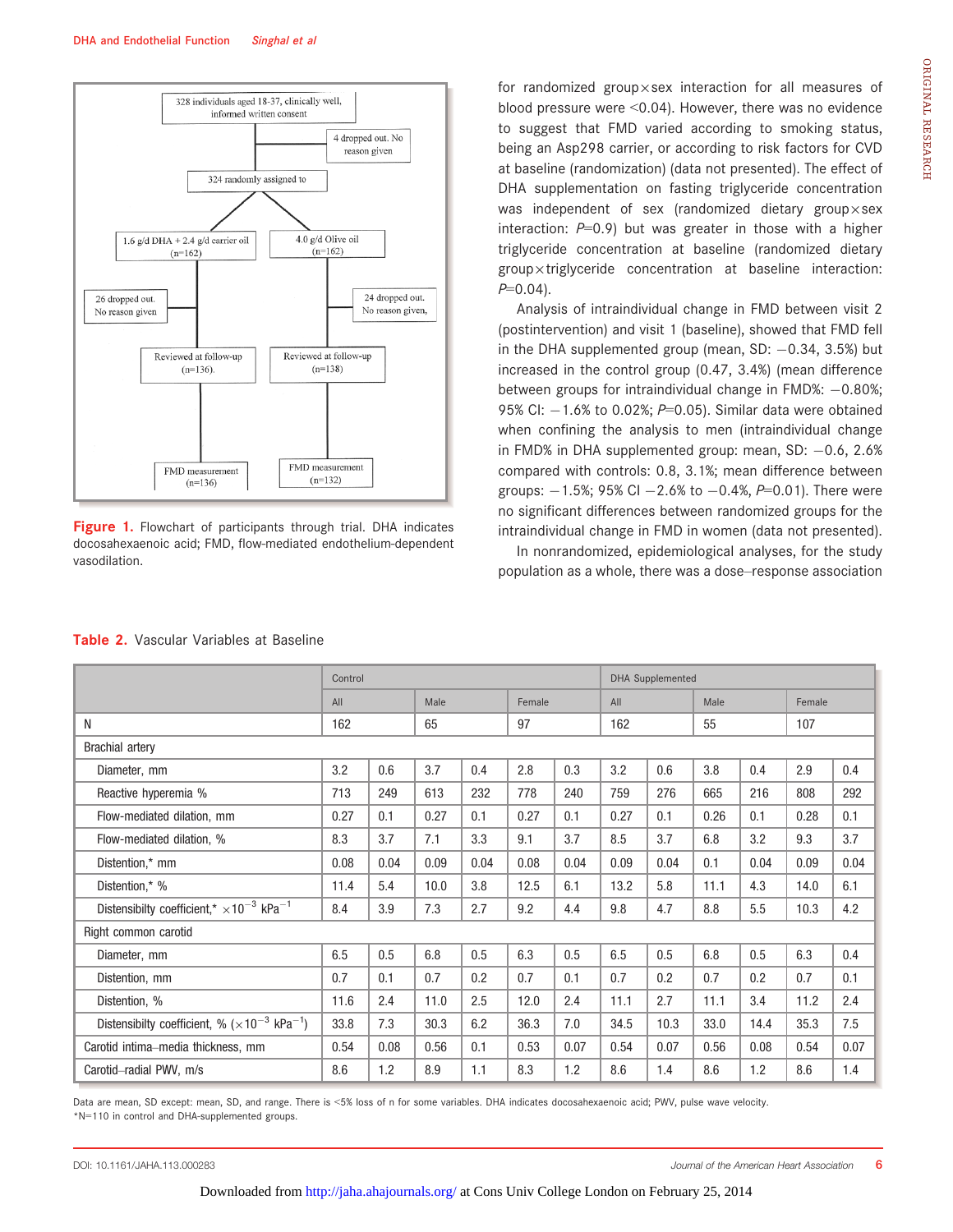#### Table 3. Red Blood Cell Fatty Acid Concentrations Preintervention and Postintervention

|                                             | Control |     |             |     |        |     |      | <b>DHA Supplemented</b> |             |     |        |     | $(P$ Value) | <b>Comparison of Randomized Groups</b> |          |
|---------------------------------------------|---------|-----|-------------|-----|--------|-----|------|-------------------------|-------------|-----|--------|-----|-------------|----------------------------------------|----------|
|                                             | All     |     | <b>Male</b> |     | Female |     | All  |                         | <b>Male</b> |     | Female |     | All         | <b>Male</b>                            | Female   |
| $N^*$                                       |         |     |             |     |        |     |      |                         |             |     |        |     |             |                                        |          |
| Preintervention                             | 156     |     | 65          |     | 91     |     | 160  |                         | 54          |     | 106    |     |             |                                        |          |
| Postintervention                            | 135     |     | 56          |     | 79     |     | 131  |                         | 50          |     | 81     |     |             |                                        |          |
| Docosohexenoic acid, <sup>†</sup> %         |         |     |             |     |        |     |      |                         |             |     |        |     |             |                                        |          |
| Preintervention                             | 5.3     | 1.7 | 5.2         | 1.8 | 5.3    | 1.6 | 5.5  | 1.7                     | 5.3         | 1.8 | 5.6    | 1.6 | 0.3         | 0.8                                    | 0.3      |
| Postintervention                            | 5.3     | 1.8 | 5.1         | 1.8 | 5.4    | 1.7 | 8.9  | 2.6                     | 8.8         | 2.7 | 8.9    | 2.5 | < 0.0001    | < 0.0001                               | < 0.0001 |
| Eicosapentenoic acid, $\frac{4}{3}$ %       |         |     |             |     |        |     |      |                         |             |     |        |     |             |                                        |          |
| Preintervention                             | 1.0     | 0.6 | 1.1         | 0.6 | 0.9    | 0.5 | 1.0  | 0.5                     | 1.0         | 0.6 | 1.0    | 0.5 | 0.7         | 0.5                                    | 0.2      |
| Postintervention                            | 0.9     | 0.5 | 1.0         | 0.5 | 0.9    | 0.5 | 1.3  | 0.6                     | 1.2         | 0.6 | 1.4    | 0.6 | < 0.0001    | 0.01                                   | < 0.0001 |
| Omega-3 index $\dagger$                     |         |     |             |     |        |     |      |                         |             |     |        |     |             |                                        |          |
| Preintervention                             | 6.2     | 2.1 | 6.2         | 2.3 | 6.3    | 2.0 | 6.5  | 2.1                     | 6.3         | 2.3 | 6.6    | 2.0 | 0.3         | 0.9                                    | 0.2      |
| Postintervention                            | 6.2     | 2.2 | 6.1         | 2.2 | 6.3    | 2.2 | 10.2 | 3.0                     | 10.0        | 3.1 | 10.3   | 2.9 | < 0.0001    | < 0.0001                               | < 0.0001 |
| Omega 3 index $\geq$ 8%, $\frac{1}{4}$ %, n |         |     |             |     |        |     |      |                         |             |     |        |     |             |                                        |          |
| Preintervention                             | 19      | 30  | 17          | 11  | 21     | 19  | 22   | 35                      | 22          | 12  | 22     | 23  | 0.3         | 0.3                                    | 0.5      |
| Postintervention                            | 16      | 22  | 16          | 9   | 16     | 13  | 76   | 100                     | 70          | 35  | 80     | 65  | < 0.0001    | < 0.0001                               | < 0.0001 |

DHA indicates docosahexaenoic acid; omega-3 index, docosahexenoic+eicosapentenoic/total fatty acids.

\*Red cell fatty acids concentrations were successfully obtained in 98% (316/324) of participants at randomization and 97% (266/274) postintervention.

<sup>†</sup>Data are mean, SD % of total fatty acids except <sup>‡</sup>percent and number of individuals.

between red cell DHA concentration and fasting triglyceride concentration (using regression analyses with  $log_e \times 100$ transformed data,<sup>37</sup> there was a  $-4.1%$  change in triglyceride concentration, per 1% increase in red cell DHA concentration; 95% CI  $-1.6$ % to  $-6.6$ %,  $P=0.002$ ) but not for FMD (data not presented).

# **Discussion**

A high dietary intake of n-3 LC-PUFA is thought to reduce the risk of CVD, but evidence to support its advantages in healthy populations is relatively scarce.<sup>2</sup> In the present study, we investigated the impact of 4 months' DHA supplementation on endothelial function and surrogate vascular measures of atherosclerosis and found no evidence to support a beneficial effect on these key cardiovascular outcomes. In fact, unexpectedly, DHA supplementation appeared to have a small but significant negative effect on endothelial function in men. However, DHA supplementation had favorable effects on blood pressure in men and triglyceride concentration in both sexes. These data therefore raise the possibility that the advantages of a high DHA intake for the primary prevention of  $CVD$ <sup>1,2</sup> are not a consequence of its effects on endothelial function, but act via benefits on other risk factors for CVD.

Enhancement of endothelial function has been suggested as a key mechanism for the protective effect of n-3 LC-PUFAs on the development of atherosclerosis.<sup>9-24</sup> However, most previous RCTs have been conducted in patients at high CVD risk and relatively few studies have investigated healthy individuals. Previously, supplementation of 5 g/day of tuna oil for 8 months was shown to improve endothelial function, as measured in forearm skin using laser Doppler, by  $17\%,$ <sup>17</sup> whereas supplementation with 1 g/day fish oil for 14 days improved both endothelium-dependent and endothelium-independent vasodilation of the brachial artery in healthy adults.<sup>19</sup> Our data are inconsistent with these reports possibly because these studies were small,  $17,19$  did not have a parallel RCT design,<sup>17</sup> investigated endothelial function in resistance vessels (which may correlate poorly with FMD of conduit vessels such as the brachial artery),<sup>17</sup> or were conducted in older adults, who are more likely to have subclinical atherosclerosis and impairment of endothelial function.<sup>17</sup> However, our findings are consistent with a recent RCT that found no effect of up to 1.8 g/day n-3 LC-PUFA supplementation on FMD in middle-aged adults at moderately increased CVD risk. $^{23}$  Similarly, in a cross-sectional analysis in 3045 adults aged 45 to 84 years, the highest quartile of nonfried fish consumption was associated with a 1-SD lower brachial artery diameter in men and 0.27% smaller FMD in women,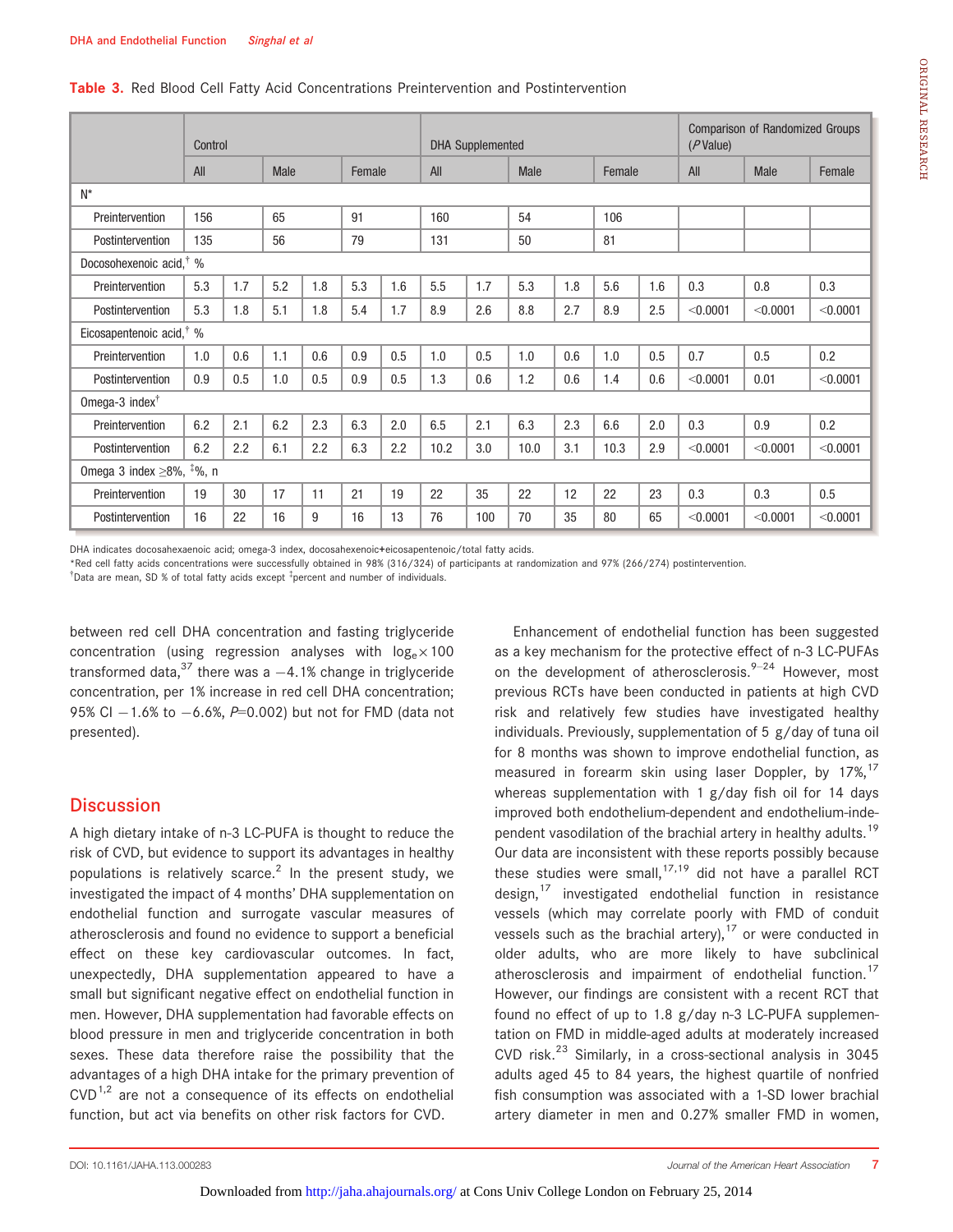| ֚֚֕֡         |               |  |
|--------------|---------------|--|
| $\vdots$     | 3.5           |  |
| $\mathbf{I}$ | $\frac{0}{1}$ |  |
| $\vdots$     | 3.2           |  |
|              |               |  |

Table 4. Vascular Variables and Cardiovascular Risk Factors Postintervention Table 4. Vascular Variables and Cardiovascular Risk Factors Postintervention

|                                                                                        | Control          |                  |                  |                  |                  |                          | DHA Supplemented |                   |                |                   |                  |                   | Comparison of Randomized Groups<br>(P Value) |                  |                  |
|----------------------------------------------------------------------------------------|------------------|------------------|------------------|------------------|------------------|--------------------------|------------------|-------------------|----------------|-------------------|------------------|-------------------|----------------------------------------------|------------------|------------------|
|                                                                                        | $\equiv$         |                  | Male             |                  | Female           |                          | $\equiv$         |                   | Male           |                   | Female           |                   | $\overline{\approx}$                         | Male             | Female           |
| Completed study,* %, n                                                                 | 85               | 138              | 88               | 57               | 84               | 5                        | 84               | 136               | $\overline{5}$ | 50                | 80               | 86                | $\overline{0.4}$                             | 0.4              | 0.4              |
| Brachial artery                                                                        |                  |                  |                  |                  |                  |                          |                  |                   |                |                   |                  |                   |                                              |                  |                  |
| Diameter, mm                                                                           | 3.2              | 0.5              | 3.7              | $\ddot{0}$       | တ<br>2.          | 0.3                      | 2<br>ຕ່          | 6.6               | œ<br>က         | 0.4               | 2.9              | $\overline{0}$    | $\overline{0}$ .                             | 0.3              | S<br>6           |
| Reactive hyperemia, %                                                                  | 713              | 232              | 632              | 253              | 770              | 200                      | 735              | 243               | 672            | 228               | 773              | 246               | 5.0                                          | 0.4              | တ္<br>ö          |
| Flow-mediated dilation, mm                                                             | 0.29             | $\overline{C}$   | 0.32             | $\overline{G}$   | 0.27             | $\overline{c}$           | 0.26             | $\overline{a}$    | 0.25           | $\overline{G}$    | 0.27             | $\overline{G}$    | 0.02                                         | 0.002            | $\frac{8}{10}$   |
| Flow-mediated dilation, %                                                              | $8.\overline{6}$ | 3.5              | 7.9              | 3.6              | $\overline{5}$   | $3.\overline{3}$         | 8.0              | 4.0               | 6.3            | $\overline{3}$    | 0.6              | 4.2               | 0.2                                          | 0.01             | တ္<br>ö          |
| Distention, <sup>†</sup> mm                                                            | 0.09             | 0.04             | $\overline{G}$   | 0.03             | 0.08             | 0.04                     | 0.09             | 0.04              | $\overline{C}$ | 0.04              | 0.08             | 0.04              | 0.5                                          | 0.2              | ၜ<br>ö           |
| Distention, <sup>†</sup> %                                                             | 12.6             | 6.9              | F                | 6.9              | 13.8             | 6.7                      | 12.6             | 5.4               | 11.5           | 4.5               | 13.3             | 5.7               | $0.\overline{9}$                             | $0.\overline{8}$ | $0.\overline{6}$ |
| Distensibilty coefficient <sup>†</sup> ( $\times$ 10 <sup>-3</sup> kPa <sup>-1</sup> ) | 8.9              | 4.0              | 7.5              | 2.5              | 10.0             | 4.7                      | 9.2              | 3.7               | 8.3            | 3.2               | 9.7              | 3.9               | 0.6                                          | 0.2              | $\overline{0}$ . |
| Right common carotid                                                                   |                  |                  |                  |                  |                  |                          |                  |                   |                |                   |                  |                   |                                              |                  |                  |
| Diameter, mm                                                                           | 6.5              | 0.5              | 6.7              | ت<br>6           | ς.<br>ق          | 0.4                      | 4<br>نه          | 5<br>ö            | $\infty$<br>نه | 0.4               | 2<br>.<br>ت      | 4<br>6            | $\overline{0.4}$                             | 0.4              | Ņ<br>6           |
| Distention, mm                                                                         | 0.7              | $\overline{G}$   | $\overline{0.7}$ | 0.2              | $\overline{0}$ . | $\overline{C}$           | 0.7              | 0.2               | $\frac{8}{2}$  | 0.2               | 0.7              | $\overline{G}$    | $\overline{0.4}$                             | 0.5              | 0.07             |
| Distention, %                                                                          | 11.4             | 2.4              | 11.0             | 2.8              | 717              | 21                       | 11.2             | 5<br>نہ           | 11.2           | 3.0               | 11.3             | Ņ<br>نہ           | 0.6                                          | 0.7              | 0.2              |
| Distensibily coefficient $(\times 10^{-3}$ kPa <sup>-1</sup> )                         | 34.1             | 7.8              | 30.2             | 6.6              | 36.9             | 7.4                      | 34.0             | 7.5               | 31.3           | 7.0               | 35.6             | 7.3               | 0.9                                          | 0.4              | $0.\overline{3}$ |
| Intima-media thickness, mm                                                             | 0.55             | 0.09             | 0.56             | $\overline{c}$   | ŗ.<br>ö          | 0.07                     | 0.55             | 0.07              | 0.56           | 0.06              | 0.5              | 0.07              | $\overline{0.7}$                             | 0.9              | $0.\overline{3}$ |
| Carotid radial PWV, m/s                                                                | 8.6              | 1.3              | 9.0              | $\frac{3}{1}$    | 8.3              | $\ddot{ }$               | 8.5              | $\frac{5}{1}$     | 8.8            | $\frac{3}{1}$     | 8.4              | $\frac{6}{1}$     | $0.\overline{8}$                             | $0.\overline{3}$ | ِ<br>ö           |
| Blood pressure, mm Hg                                                                  |                  |                  |                  |                  |                  |                          |                  |                   |                |                   |                  |                   |                                              |                  |                  |
| Systolic                                                                               | 110              | Ξ                | 116              | $\cong$          | 105              | တ                        | 110              | 는                 | 113            | $\overline{ }$    | 108              | $\tilde{c}$       | 0.9                                          | 0.07             | $\sim$<br>ö      |
| Diastolic                                                                              | 65               | Ľ                | 89               | 6                | 82               | $\overline{\phantom{0}}$ | 65               | $\infty$          | 65             | $\overline{ }$    | 54               | ၜ                 | 0.9                                          | 0.05             | $\overline{a}$   |
| Mean arterial                                                                          | $82$             | $\infty$         | 52               | $\overline{ }$   | 79               | $\overline{ }$           | 82               | ၜ                 | 83             | $\overline{ }$    | ᇮ                | $\supseteq$       | C <sub>2</sub>                               | 0.02             | 0.2              |
| Pulse pressure                                                                         | 45               | $\overline{ }$   | 49               | $\circ$          | 43               | $\circ$                  | 45               | $\circ$           | 48             | 5                 | 43               | 6                 | 0.5                                          | $0.\overline{3}$ | 0.7              |
| Resting heart rate, beats/min                                                          | 54               | ၜ                | යි               | $\supseteq$      | 65               | $\infty$                 | 54               | ၜ                 | 5              | $\infty$          | 65               | $\Rightarrow$     | $\overline{0}$ .                             | 0.2              | $\overline{0}$ . |
| Total cholesterol, mmol/L                                                              | 4.3              | $0.\overline{8}$ | 4.3              | 0.9              | 4.2              | 0.8                      | 4<br>4.          | 0.8               | 4.5            | $0.\overline{9}$  | 4.4              | 0.8               | $\overline{G}$                               | 0.2              | $0.\overline{3}$ |
| LDL cholesterol, mmol/L                                                                | 2.4              | 0.8              | 2.6              | $0.\overline{8}$ | 2.3              | $\overline{0.7}$         | 2.6              | 0.8               | 2.8            | $0.\overline{8}$  | 2.5              | 0.7               | 0.06                                         | 0.2              | $\overline{C}$   |
| HDL cholesterol, mmol/L                                                                | $\overline{1}$   | $0.\overline{3}$ | $\frac{3}{1}$    | $0.\overline{3}$ | $\ddot{5}$       | $0.\overline{3}$         | $\frac{5}{1}$    | 0.4               | $\overline{1}$ | 0.3               | $\frac{6}{1}$    | 0.4               | 0.08                                         | 0.04             | 0.6              |
| VLDL cholesterol, <sup>#</sup> mmol/L                                                  | 0.4              | 49               | 0.4              | 50               | 0.4              | 50                       | $0.\overline{3}$ | 54                | 0.3            | 54                | $0.\overline{3}$ | 54                | 00001                                        | 0.01             | 0.001            |
| Total:HDL cholesterol ratio                                                            | 3.2              | $\frac{0}{1}$    | 3.5              | $\frac{1}{1}$    | 2.9              | 0.9                      | $\overline{3}$   | $\overline{1}$ .0 | 3.4            | $\overline{1}$ .0 | 3.0              | $\overline{1}$ .0 | $0.\overline{8}$                             | 0.6              | 0.7              |

 $rac{e}{\pi}$ 

Continued

Continued

 $\overline{5}$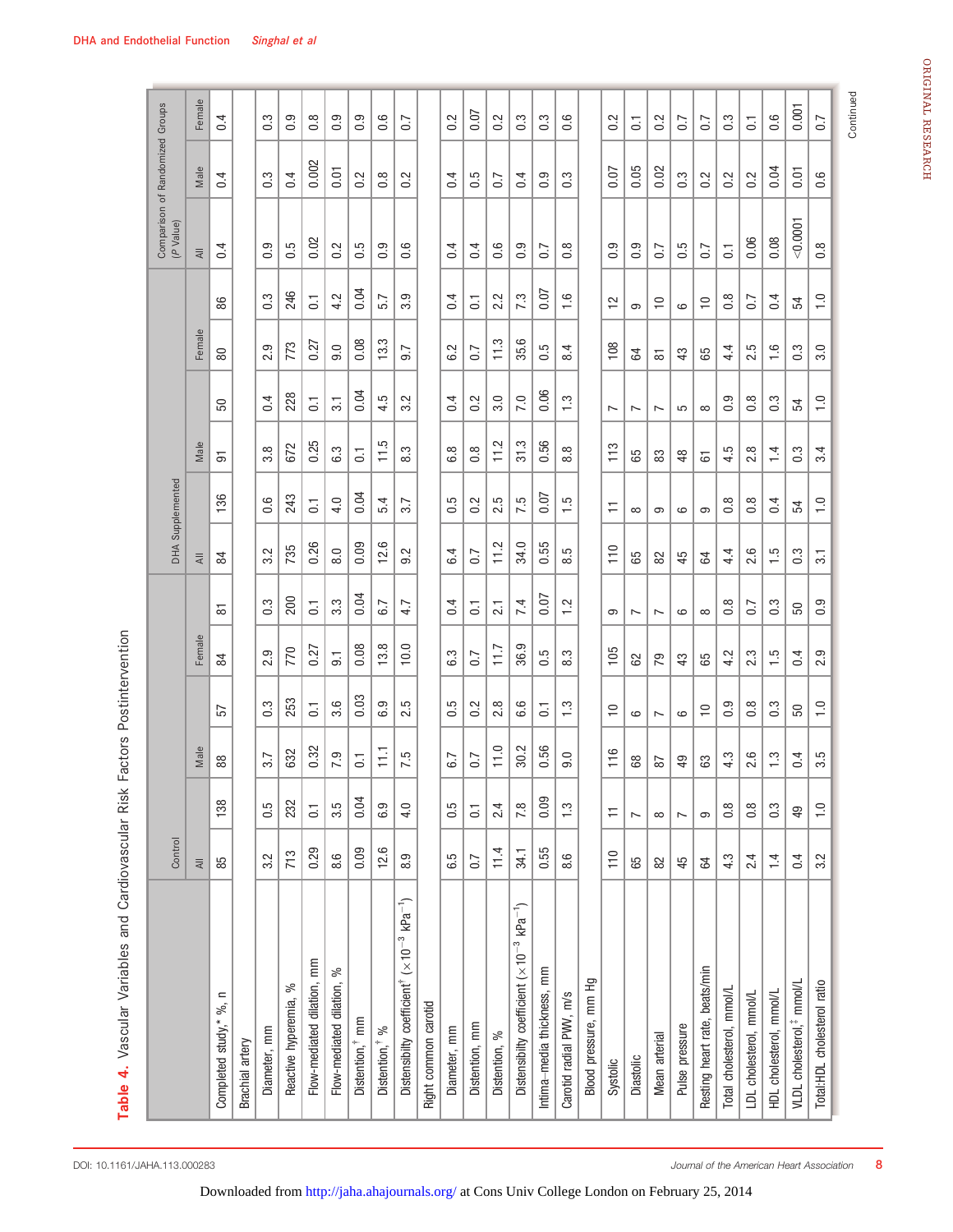| ä,     |
|--------|
|        |
|        |
|        |
|        |
| c<br>ì |
|        |
|        |
|        |
| ľ<br>٠ |

|                                              | Control         |                 |                |                  |               |     |                  | DHA Supplemented |                 |                  |                |               | Comparison of Randomized Groups<br>(P Value) |                  |          |
|----------------------------------------------|-----------------|-----------------|----------------|------------------|---------------|-----|------------------|------------------|-----------------|------------------|----------------|---------------|----------------------------------------------|------------------|----------|
|                                              | $\overline{AB}$ |                 | Male           |                  | Female        |     | $\overline{AB}$  |                  | Male            |                  | Female         |               | $\overline{4}$                               | Male             | Female   |
| LDL:HDL cholesterol ratio                    | $\frac{8}{1}$   | $\frac{8}{2}$   | $\overline{c}$ | $\overline{0}$ . | $\frac{0}{1}$ | 0.7 | $\frac{1}{2}$    | 0.9              | $\overline{21}$ | $\overline{0}$ . | 1.7            | $\frac{8}{2}$ | $\frac{6}{2}$                                | 0.9              | 0.3      |
| Triglyceride, <sup>#</sup> mmol/L            | $\frac{8}{2}$   | $\overline{49}$ | တ<br>ö         | 49               | 0.8           | 49  | 0.6              | 54               | 0.7             | 54               | 0.6            | 54            | < 0.0001                                     | 0.009            | 0.001    |
| Glucose, mmol/L                              | 4.8             | 0.5             | 4.9            | $\overline{0.4}$ | 4.6           | 0.5 | 4.7              | 0.6              | 4.9             | $\overline{0.7}$ | 4.6            | 0.5           | 0.7                                          | $\overline{0.7}$ | 0.9      |
| Insulin, <sup>#</sup> mU/L                   | 27.7            | 55              | 28.5           | 58               | 27.0          | 54  | 29.3             | 6                | 29.0            | 67               | 29.5           | 58            | $\overline{0.4}$                             | 0.9              | ი<br>0.3 |
| Insulin resistance (HOMA), <sup>‡</sup> µm/L | $\frac{8}{2}$   | 58              | œ<br>ö         | 58               | $\frac{8}{1}$ | 59  | $\overline{0}$ . | 8                | 0.9             | 74               | $\frac{8}{10}$ | 59            | 0.4                                          | $\frac{8}{1}$    | 0.4      |
| CRP, <sup>#</sup> mg/L                       | $\frac{1}{1}$   | 114             | $\overline{0}$ | 110              | Ξ             | 118 | $\frac{1}{1}$    | 123              | 0.6             | Ħ                | $\frac{2}{1}$  | 123           | $\overline{0.7}$                             | 0.06             | 0.6      |

n=105. DHA indicates docosahexaenoic acid; PWV, pulse wave velocity; LDL, low-density lipoprotein; HDL, -<br>^ Data are mean, SD except  ${}^*\%$  (n) and  ${}^*\!$ geometric mean (coefficient of variation). There is <10% loss of n for some variables except  ${}^*$ рака аге плеан, эр еждергаад на времлени нлеан росенисети от мананопу, тнеге в чтола ново от птот запавле в се<br>high-density lipoprotein; VLDL, very low-density lipoprotein; HOMA, homeostatic model assessment; CRP, C-react high-density lipoprotein; VLDL, very low-density lipoprotein; HOMA, homeostatic model assessment; CRP, C-reactive protein. compared with the lowest quartlie.<sup>38</sup> Collectively, therefore, together with these previous reports, $2^{3,38}$  our data support the hypothesis that although n-3 LC-PUFA supplementation may improve endothelial function in individuals with clinical CVD disease<sup>13,22</sup> or risk factors such as dyslipidemia and type 2 diabetes,<sup>10,21</sup> there is little evidence to suggest a beneficial effect on endothelial function in healthy young adults.

The possible detrimental effect of DHA supplementation on FMD in men was an unexpected finding and requires further investigation. Few previous RCTs have been adequately powered to detect sex differences in effects of n-3 LC-PUFAs on endothelial function. However, n-3 LC-PUFA supplementation has been shown to increase the concentration of soluble e-selectin, a marker of endothelial activation, in younger compared with older men.<sup>39,40</sup> Moreover, both n-3 LC-PUFA metabolism and the association between fish intake and vascular function<sup>38</sup> have been shown to vary by sex. Women have greater tissue DHA content than men<sup>41</sup> and a higher capacity to metabolize  $\alpha$ -linolenic acid to DHA.<sup>42</sup> The clinical implications of these sex differences is unclear, but our finding of 20% lower FMD in DHA-supplemented men, together with earlier data showing detrimental effects of n-3 LC-PUFA on endothelial activation in men,  $39,40$  suggests that future trials of n-3 LC-PUFA need to be powered to detect possible sex differences in cardiovascular outcomes.

As in previous reports, we found no effect of DHA supplementation on vascular measures such as carotid  $IMT<sup>29</sup>$  and arterial stiffness,<sup>23</sup> or on CVD risk factors such as CRP concentration.<sup>5</sup> There was, however, a small benefit of DHA supplementation on mean arterial blood pressure in men but not in women. Although the reasons for the sex difference are uncertain, our data are consistent with earlier studies and meta-analyses, $6$  which showed that low to moderate doses of DHA can lower blood pressure in healthy, normotensive individuals without changes in endothelial function or arterial stiffness.<sup>43</sup>

Consistent with previous reports, DHA supplementation reduced triglyceride concentration.<sup>5,7,8</sup> However, importantly, this effect was seen in a healthy, young population with triglyceride levels in the normal range. The size of the effect (27% lower triglyceride concentration) was similar to data from systematic reviews in older adults<sup>5,7,8</sup> that investigated higher n-3 LC-LCPUFA doses ( $\approx$ 2.6 g/day $^8$ ). Furthermore, in contrast to the recent opinion from the European Food Safety Authority, which suggested that 3 to 4 g/day DHA supplementation reduced triglyceride concentrations (and >2 g/day DHA was required for a beneficial effect<sup>44</sup>), we found similar benefits at lower DHA intakes, within the dietary range for n-3 LC-PUFA consumption. As in older adults, there was also a dose–response association between red cell DHA and triglyceride concentration, and a greater benefit of DHA supplementation in individuals with higher presupplementa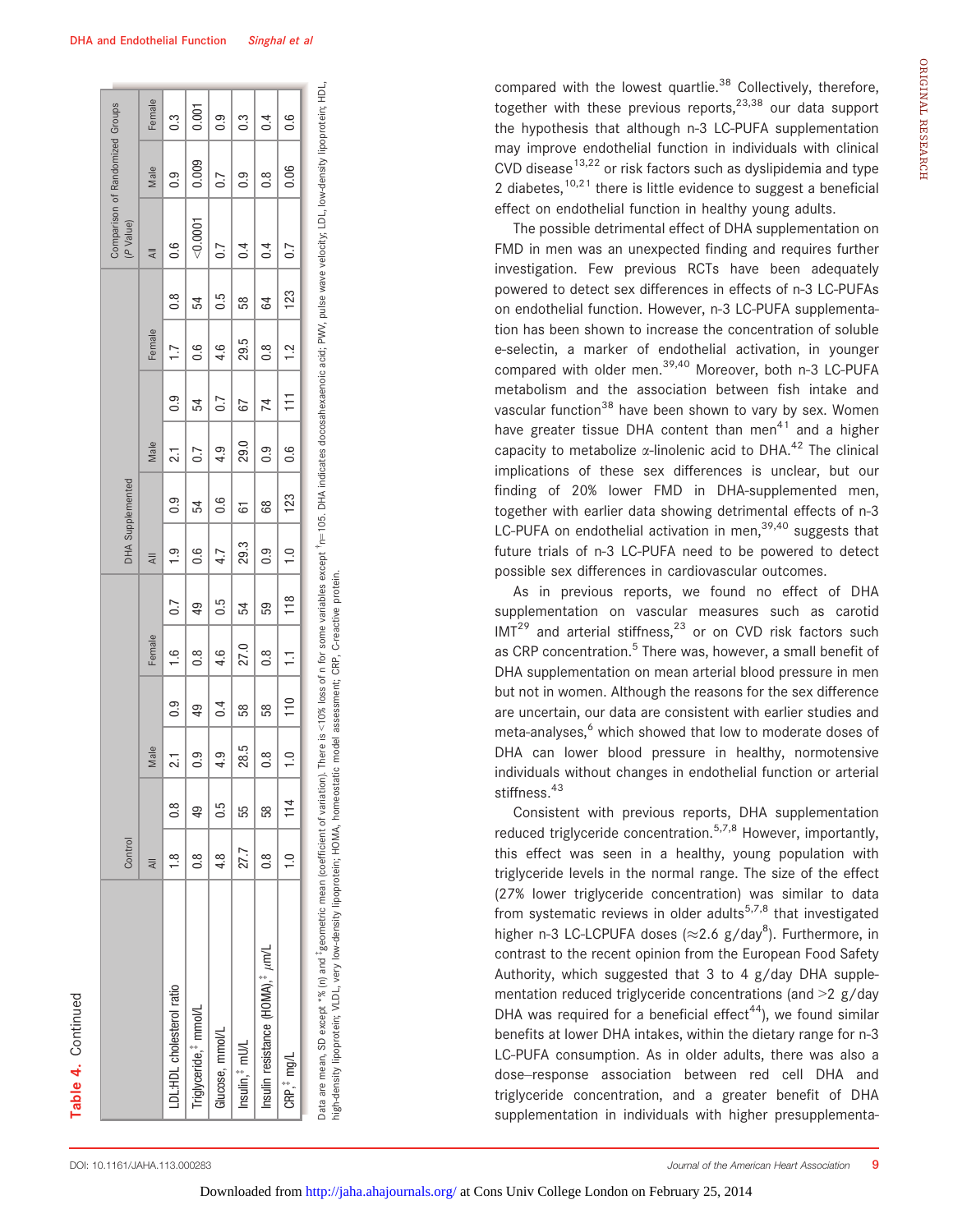tion triglyceride levels.<sup>5,7,8</sup> Although the clinical implications of lower triglycerides in young adults is uncertain, hypertriglyceridemia has been proposed as an independent risk factor for CVD<sup>45,46</sup> and a target for interventions to reduce cardiovascular risk. $47$  The cumulative effect of higher DHA intake on triglyceride levels may therefore help in the primary prevention of CVD. The mechanisms for this effect are unknown, but lower VLDL concentration with DHA supplementation in the present study was consistent with the hypothesis that n-3 LC-PUFAs decrease the hepatic production of triglyceride-rich particles.<sup>5</sup>

The main strengths of our study were a parallel-group, double-blind, RCT design; large sample size; objective evidence of good compliance with dietary intervention; and objective, validated outcomes such as FMD. However, our study has several potential limitations. First, we studied a young population at low risk of CVD in whom DHA supplementation may not improve further an already largely healthy endothelium. Nonetheless, the study population was similar to our previous cross-sectional study, which found strong associations between red cell DHA concentration and brachial artery FMD, $16$  and although mean values were within the normal range, many participants had evidence of endothelial dysfunction and high levels of CVD risk factors. Moreover, the lack of any effect of DHA supplementation even in those in the highest third of the distribution for CVD risk factors, together with previous data from older adults at moderate CVD risk, $^{23}$  suggests that DHA supplementation is unlikely to improve endothelial function in healthy adults regardless of underlying cardiovascular risk.

Second, to aid compliance, DHA supplements were given for only 4 months. Although longer periods of supplementation may be necessary for effects on some measures of vascular structure such as carotid IMT, $^{29}$  previously the effects of n-3 LC-PUFA supplementation on endothelial function have been suggested in interventions ranging from 2 weeks<sup>19</sup> to 8 months.<sup>17</sup> Furthermore, for some outcomes such as triglyceride concentration, study duration (between 4 weeks and 2 years) is not associated with the treatment effect, suggesting that maximal effect is achieved after a shorter intervention and then maintained throughout the intervention period.<sup>5</sup> Third, because previous studies suggested stronger effects of DHA than EPA on vascular function,  $14,16,17$  we supplemented with only DHA and not also with EPA. However, the independent vascular effects of EPA and DHA are poorly understood and require further investigation.<sup>30</sup>

Finally, control and index groups differed in both amounts of DHA and olive oil supplemented and therefore the study does not exclude an effect of both olive oil and DHA on study outcomes. For instance, although the effects of different oils on vascular function are currently inconclusive,<sup>48</sup> higher olive oil intake in the control group could have improved FMD and

contributed to postintervention differences in FMD between randomized groups. Alternatively, the increase in FMD over the 4-month intervention in the control group may be a consequence of changes to behavior and lifestyle ("Hawthorne effect") in individuals motivated by participating in a study of cardiovascular health. However, neither of these possibilities invalidates the main observation that DHA supplementation did not improve endothelial function in this population.

To our knowledge, the present study is the largest RCT to test the impact of n-3 LC-PUFA supplementation on endothelial function and CVD risk factors in a healthy, young population. Our data support the hypothesis that higher DHA consumption has benefits for CVD risk factors such as blood pressure and triglyceride concentration. However, the effects of DHA are unlikely to include benefits for endothelial function, at least with n-3 LC-PUFA intake within the dietary range.

# Sources of Funding

The study was funded by the Medical Research Council (UK) and a charitable contribution from Kellogg's PLc. Dietary supplements were supplied by Martek Biosciences Corporation (DE, USA). Professor Singhal is supported by the Great Ormond Street Hospital Children's Charity.

#### **Disclosures**

None.

#### References

- 1. He K, Song Y, Davilgus MI, Liu K, Van Horn L, Dyer AR, Greenland P. Accumulated evidence on fish consumption and coronary heart disease mortality: a meta-analysis of cohort studies. Circulation. 2004;109:2705–2711.
- 2. Saravanan P, Davidson NC, Schmidt EB, Calder PC. Cardiovascular effects of marine omega-3 fatty acids. Lancet. 2010;376:540–550.
- 3. Filion KB, Khoury FE, Bielinski M, Schiller I, Dendukuri N, Brophy JM. Omega-3 fatty acids in high-risk cardiovascular patients: a meta-analysis of randomized controlled trials. BMC Cardiovasc Disord. 2010;10:24–35.
- 4. Mori TA, Woodman RJ. The independent effects of eicosapentaenoic acid and docosahexaenoic acid on cardiovascular risk factors in humans. Curr Opin Clin Nutr Metab Care. 2006;9:95–104.
- 5. Balk EM, Lichtenstein AH, Chung M, Kupelnick B, Chew P, Lau J. Effect of omega-3 fatty acids on serum markers of cardiovascular disease risk: a systematic review. Atherosclerosis. 2006;189:19–30.
- 6. Cicero AFG, Ertek S, Borghi C. Omega-3 polyunsaturated fatty acids: their potential role in blood pressure prevention and management. Curr Vasc Pharmocol. 2009;7:330–337.
- 7. Ryan AS, Keske MA, Hoffman JP, Nelson EB. Clinical overview of algal-docosahexaenoic acid: effects on triglyceride levels and other cardiovascular risk factors. Am J Ther. 2009;16:183–192.
- 8. Musa-Velosa K, Binns MA, Kocenas AC, Poon T, Elliot JA, Rice H, Oppedal-Ol-sen H, Llyod H, Lemke S. Long chain omega-3 fatty acids eicosapentaenoic acid and docosahexaenoic acid dose-dependently reduce fasting serum triglycerides. Nutr Rev. 2010;68:155–167.
- 9. Fleischhauer FJ, Yan WD, Fischell TA. Fish oil improves endothelial-dependent coronary vasodilation in heart transplant recipients. J Am Coll Cardiol. 1993; 21:982–989.